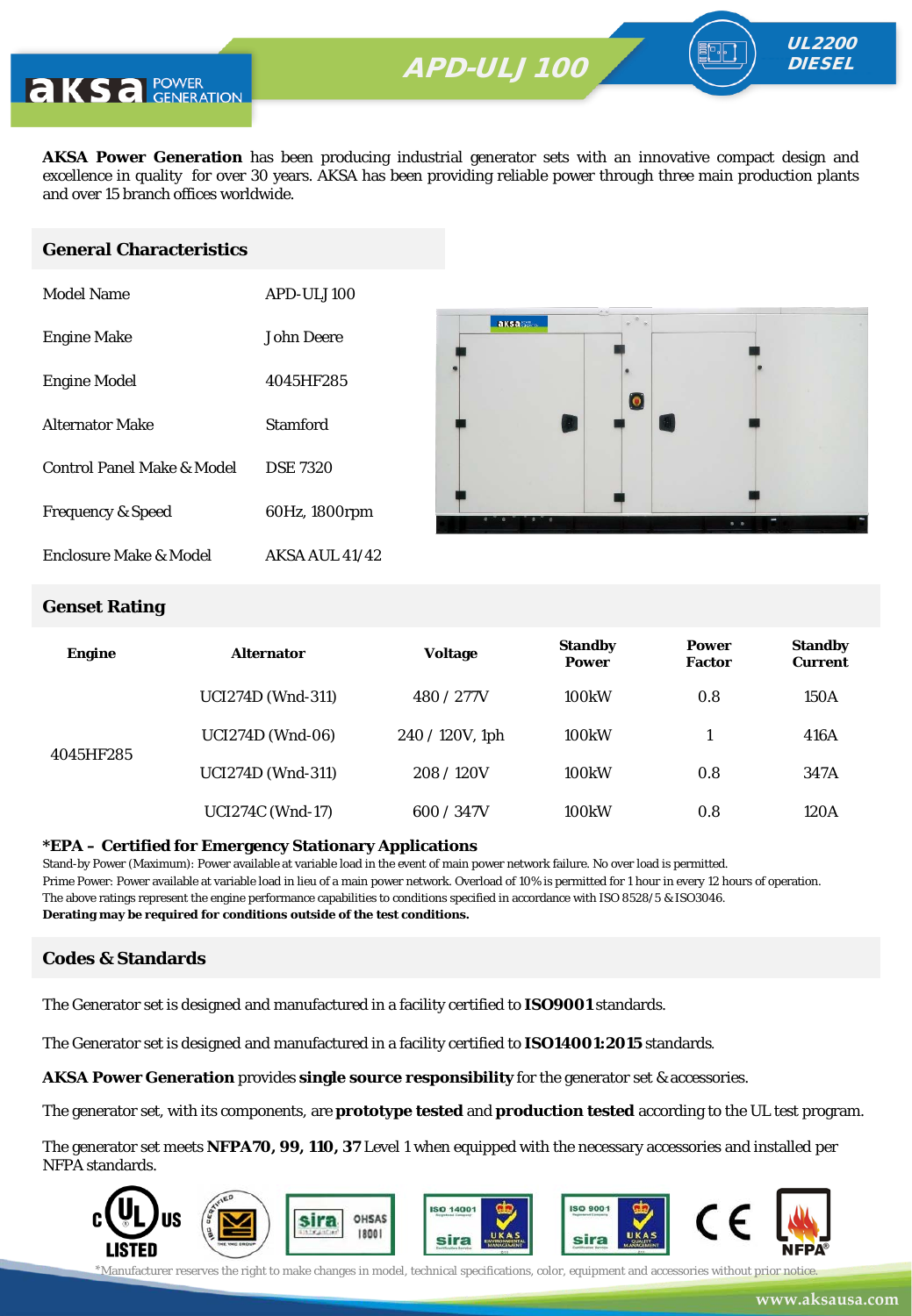



FO

## **Engine Data**

## **Electric System**

| Manufacturer                  | <b>John Deere</b>   | <b>System Voltage</b>                | 12V                       |  |
|-------------------------------|---------------------|--------------------------------------|---------------------------|--|
| Model                         | 4045HF485           | Min Voltage at ECU during crank      | 6V                        |  |
| Displacement & Cylinders      | 4.5 L / 4 Cylinders | Battery Qty, Rating, CCA             | 1 x 60Ah                  |  |
| <b>Engine Type</b>            | In-line, 4 Cycle    |                                      |                           |  |
| <b>Engine Speed</b>           | 1800rpm             | <b>Cooling System</b>                |                           |  |
| Engine Prime Power w/Fan      | 107kW               | <b>Radiator Cooling System Type</b>  | <b>Closed Circuit</b>     |  |
| Engine Standby Power w/Fan    | 118kW               | <b>Radiator Ambient Temp</b>         | $>50\text{ °C}$           |  |
| Aspiration                    | Turbocharged        | <b>Coolant Capacity, Engine Only</b> | 9 quart                   |  |
| <b>Compression Ratio</b>      | 19.0:1              | Max Top Tank Temp                    | 230 °F                    |  |
| Bore / Stroke                 | 106 mm / 127 mm     | Thermostat, Start - Fully Open       | $180 - 203$ $\degree$ F   |  |
| Governor type                 | Electronic          | <b>Exhaust System</b>                |                           |  |
| Engine crankcase vent system  | Open                | <b>Exhaust Temperature</b>           | $1076°$ F                 |  |
| Ratio, Air: Fuel              | 21:1                | <b>Max Allowable Exhaust</b>         | 7.5 kPa                   |  |
| <b>BMEP, Standby Power</b>    | 1748 kPA            | Restriction                          |                           |  |
| <b>Friction Power</b>         | 13kW                | <b>Exhaust Gas Flow</b>              | 801 ft. <sup>3</sup> /min |  |
| Designed / Calibrated to Meet | EPA Tier 3          | <b>Air Intake System</b>             |                           |  |
|                               |                     | <b>Engine Air Flow</b>               | $288$ ft. $3$ /min        |  |
| <b>Fuel System</b>            |                     | <b>Max Intake Air Restriction</b>    |                           |  |
| <b>ECU</b> Description        | L16 Control         | (Clean Element)                      | 3.75 kPa                  |  |
| Max Fuel Inlet Temp.          | 176 °F              | Air Filter Type                      | Dry Paper Element         |  |
| <b>Total Fuel Flow</b>        | 140 lb/hr           | <b>Lubrication System</b>            |                           |  |
| <b>Fuel Consumption</b>       |                     | Oil Pressure at Rated Speed          | 320 kPa                   |  |
| Standby Power (100%)          | 8.21 gal/h          | Oil Pressure at low idle             | 105 kPa                   |  |
| <b>Standby Power (75%)</b>    | 6.56 gal/h          | Max Oil Carryover in Blow-by         | $0.002$ lb/hr             |  |
| <b>Standby Power (50%)</b>    | 4.69 gal/h          | Max Crankcase Pressure               | $0.5$ kPa                 |  |
| <b>Standby Power (25%)</b>    | $2.50$ gal/h        |                                      |                           |  |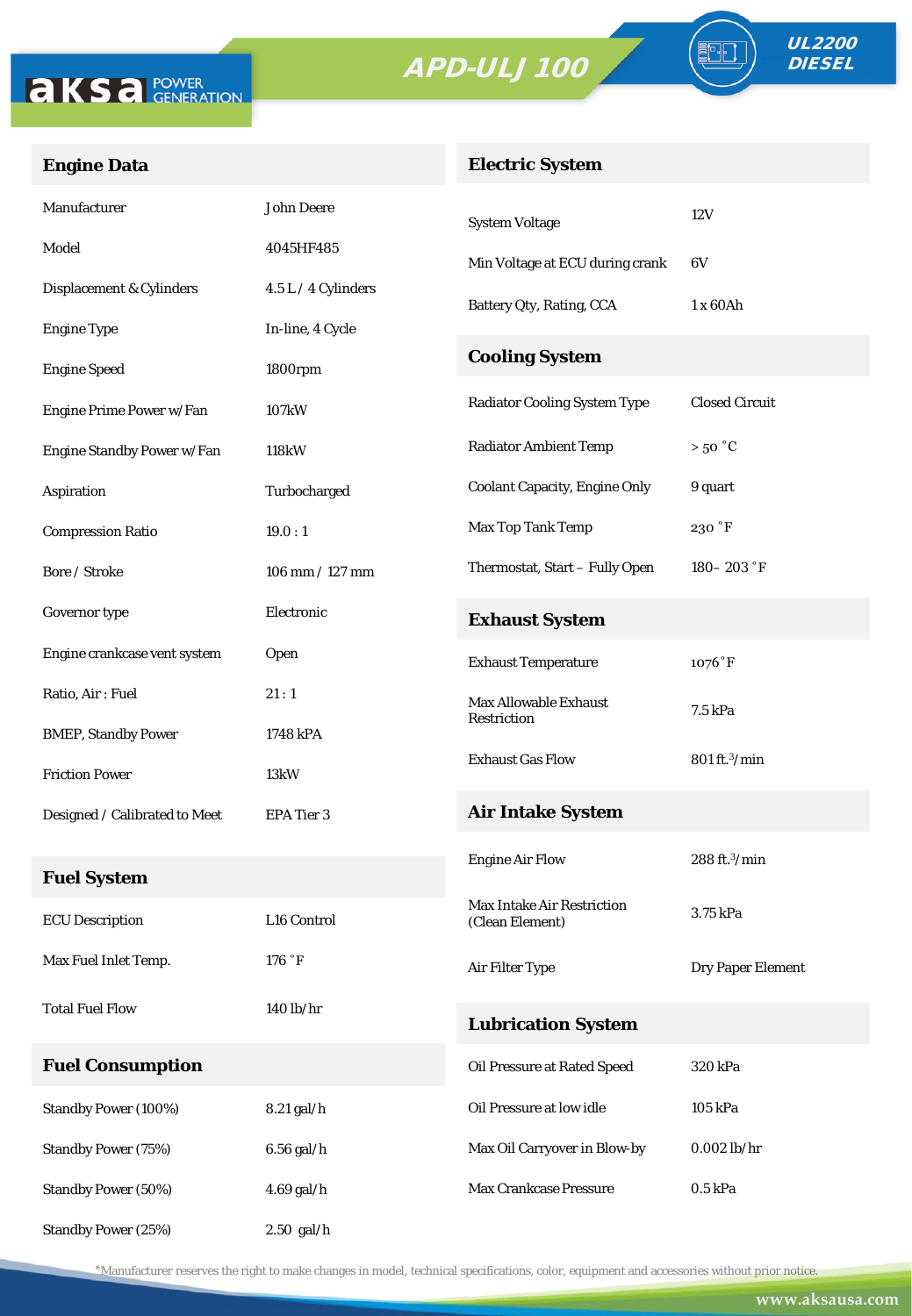**Controller Data**



ªŀ

#### **Alternator Data**

| Manufacturer                                    | <b>Stamford</b>         | Manufacturer                                                        | <b>DSE</b> |  |
|-------------------------------------------------|-------------------------|---------------------------------------------------------------------|------------|--|
| <b>Standards</b>                                | <b>BS EN 60034</b>      | Model                                                               | 7320 MK II |  |
| <b>Control System</b>                           | <b>PMG</b>              | <b>Controller Features &amp; Benefits</b>                           |            |  |
| A.V.R.                                          | <b>MX341</b>            | Microprocessor controlled, UL & NFPA110 Compatible                  |            |  |
| <b>Voltage Regulation</b>                       | ±1%                     | License free PC Software (Non-proprietary Software)                 |            |  |
| <b>Insulation System</b>                        | Class H                 | IP65 rating offers increased resistance to water ingress            |            |  |
|                                                 | IP23                    | Modules can be integrated to building management systems            |            |  |
| Protection                                      |                         | Real time clock provides accurate event log                         |            |  |
| <b>Rated Power Factor</b>                       | 0.8                     | Four line back-lit LCD text display                                 |            |  |
| <b>Stator Winding</b>                           | Double Layer Concentric | Five key menu navigation, two wire start/stop at Auto mode          |            |  |
| <b>Winding Pitch</b>                            | <b>Two Thirds</b>       | Front panel editing with PIN protection                             |            |  |
|                                                 |                         | Support up to three remote display modules                          |            |  |
| <b>Winding Leads</b>                            | 12                      | Configurable timers and alarms<br>Multiple date and timer scheduler |            |  |
| <b>Telephone Interference</b>                   | THF $< 2 \%$            |                                                                     |            |  |
| <b>Waveform Distortion</b><br>No Load < $1.5\%$ |                         | <b>Integral PLC editor</b>                                          |            |  |
|                                                 |                         | 'Protections disabled' feature                                      |            |  |
| Maximum Over speed                              | $2250$ rev/min          | Load switching (load shedding and dummy load outputs)               |            |  |

#### **Battery Charger & Electrical System Data**

| Manufacturer                    | ComAp                 | <b>Protection</b>                        | Instruments                         |
|---------------------------------|-----------------------|------------------------------------------|-------------------------------------|
| Model                           | <b>InteliCharger</b>  | $\checkmark$ Gen. Voltage – under / over | $\checkmark$ Gen. Voltage (L-L/L-N) |
| <b>Input Voltage</b>            | $85V \sim 264V$ AC    | $\checkmark$ Gen. Freq. – under / over   | $\checkmark$ Gen. Frequency         |
| <b>Output Voltage / Current</b> | 13.8V Float $/$ 4A pk | $\checkmark$ Engine Speed – under / over | Engine speed                        |
|                                 |                       | Engine Oil Pressure – low<br>✓           | Oil Pressure                        |

Fully configurable via DSE Configuration Suite PC Software SCADA monitoring via DSE Configuration Suite PC Software

 $\checkmark$  Engine Temp – low / high  $\checkmark$  Water Temperature

 $\checkmark$  Loss of Speed Signal  $\checkmark$  Earth Current

#### **Jacket Water Heater Data**

|                      |                 | ✓ | Battery Voltage - low / high     | ✓            | <b>Battery Voltage</b>               |
|----------------------|-----------------|---|----------------------------------|--------------|--------------------------------------|
| Manufacturer         | <b>Hotstart</b> | ✓ | <b>Weak Battery</b>              | ✓            | Run Time                             |
| Model                | TPS101GT10-000  | ✓ | Fail to Start / Stop             | $\checkmark$ | <b>Phase Sequence</b>                |
| <b>Input Voltage</b> | 120V            | ✓ | <b>Charge Alternator Fail</b>    | ✓            | Power monitoring<br>(kWh/kVAh/kVArh) |
| Power                | ✓<br>1000W<br>✓ |   | Over Current & Load<br>(kW/kVAr) | ✓            | Power<br>(kWh/kVAh/kVArh)            |
|                      |                 |   | <b>Unbalanced Load</b>           | ✓            | <b>Power Factor</b>                  |
|                      |                 | ✓ | <b>Independent Earth Fault</b>   | ✓            | <b>Generator Current</b>             |
|                      |                 | v | <b>Reverse Power</b>             | ✓            | Generator Load (%)                   |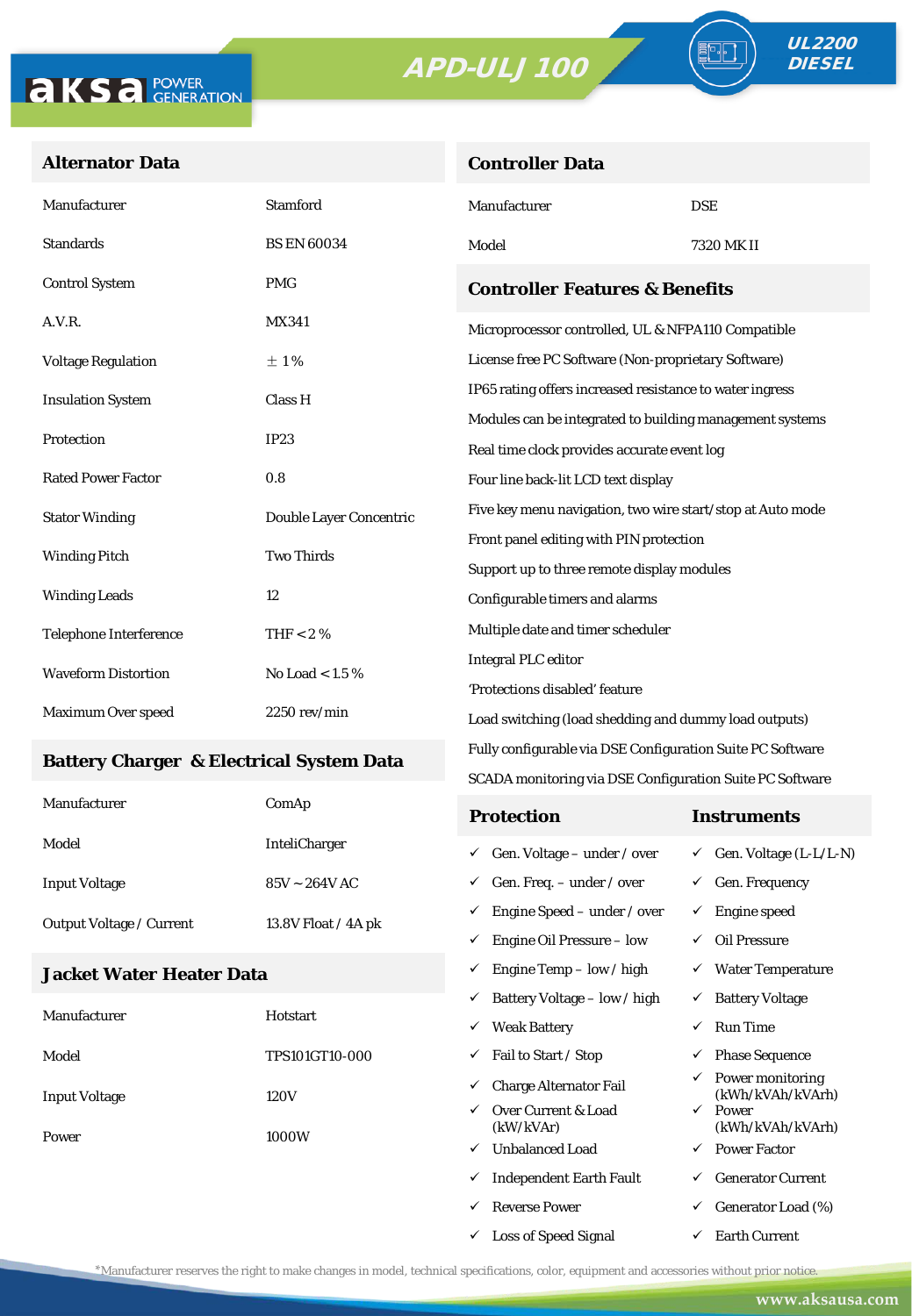



| <b>Enclosure Features</b>                                    | <b>Enclosure Features</b>                                    |  |  |
|--------------------------------------------------------------|--------------------------------------------------------------|--|--|
| $\checkmark$ Heavy Duty Steel / Aluminum Structure           | $\checkmark$ Internally Mounted Exhaust System with Rain Cap |  |  |
| $\checkmark$ E-Stop on Enclosure                             | $\checkmark$ Coolant Fill Cap                                |  |  |
| $\checkmark$ Control Panel Eliminated from Engine Vibrations | $\checkmark$ Removable Base Frame Lifting Hooks              |  |  |
| √ Standard Sound Attenuation Foam                            | $\checkmark$ Oil & Coolant Drain Ports                       |  |  |
|                                                              |                                                              |  |  |

 $\checkmark$ Plastic Covered Corrosion Resistant Locks & Hinges

#### **Enclosure Features**

 $\checkmark~$  Easy Access for Maintenance

| <b>Open Skid Gen</b> |                    | <b>Level 1 Enclosure</b>            |                    | <b>Level 2 Enclosure</b>            |                    |
|----------------------|--------------------|-------------------------------------|--------------------|-------------------------------------|--------------------|
| Length               | 92.1 in            | Length                              | 116.5 in           | Length                              | $116.5$ in         |
| Width w/o lift hooks | 43.3 <sub>in</sub> | Width w/o lift hooks                | 43.3 in            | Width w/o lift hooks                | 43.3 <sub>in</sub> |
| Height               | 53.5 in            | Height                              | 66.3 in            | Height                              | 82 in              |
| Dry Weight           | 2600 lb            | Dry Weight                          | 3800 <sub>lb</sub> | Dry Weight                          | 4100 lb            |
|                      |                    | <b>Sound Pressure</b><br>@ 7 meters | $70 \text{ dB(A)}$ | <b>Sound Pressure</b><br>@ 7 meters | $67 \text{ dB}(A)$ |





#### **Fuel Tank - UL142 Listed Base Design**

| <b>Size</b>               | 24hr (190gal)     | 48hr (390gal)     | 72hr (590gal) |
|---------------------------|-------------------|-------------------|---------------|
| Dimensions $(L/W/H)$ (in) | 130 / 43.3 / 15.5 | 130 / 43.3 / 28.5 | 145/43.3/36   |
| Weight (lb)               | 1260              | 1750              | 2180          |